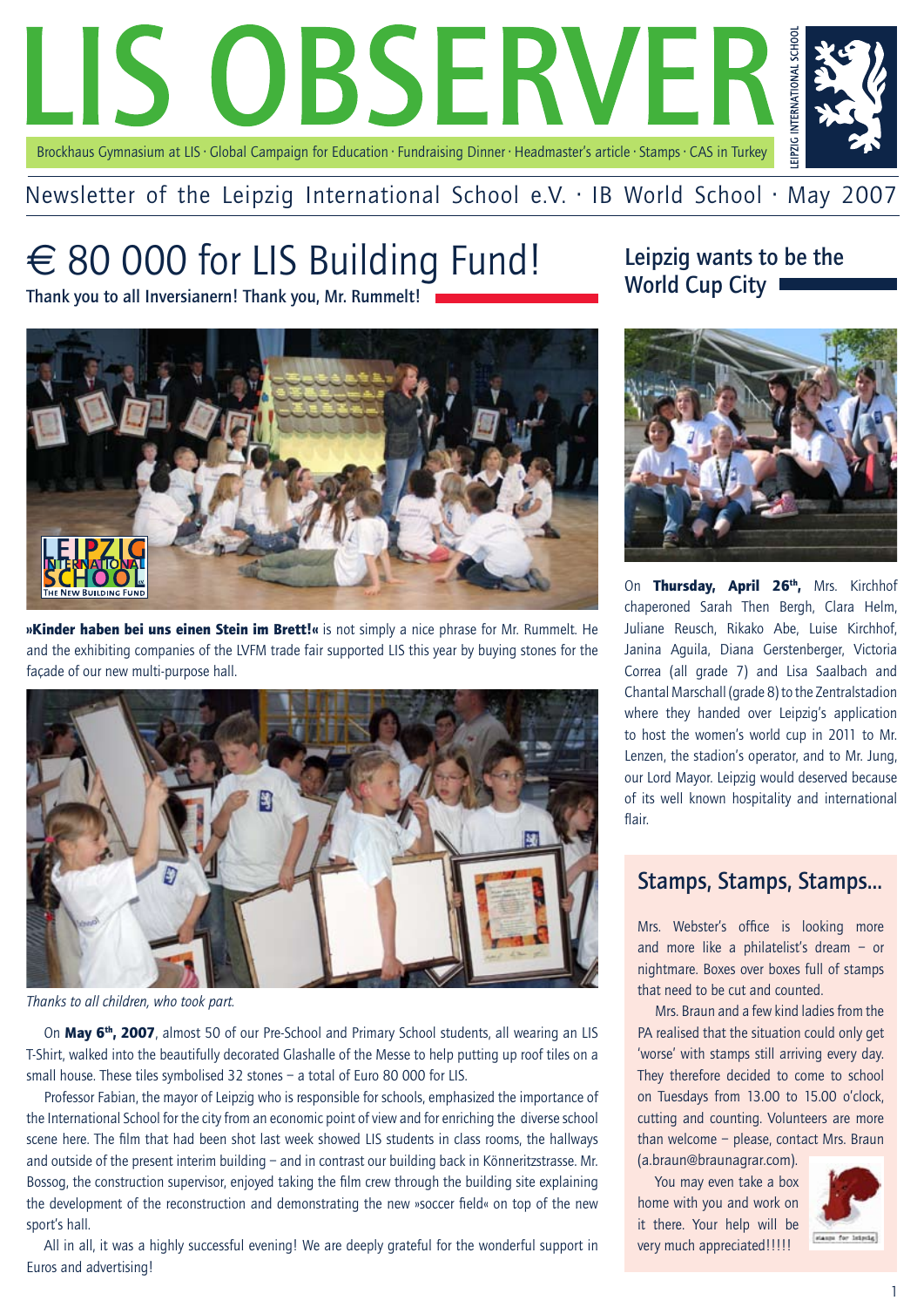# EVENTS COMING UP

May 25<sup>th</sup> Primary School performance in the Marriott at 19:00

June 1<sup>st</sup> Graduation 14:00 until 17:00 in the Marriott Hotel

June 7<sup>th</sup> Book Fair visits the school and the Fundraising Dinner in the evening at the Marriott

June 9<sup>th</sup> Sommerfest - Gohliser Schlösschen starting at 14:00

June 15<sup>th</sup> finalisation of class lists for the school year 2007/08, please make sure that you have re-registered by this time, thereafter we will be accepting new students from the »waiting pool«

June 28<sup>th</sup> final day of school for school children

June 29<sup>th</sup> last day of term for teachers

July 16<sup>th</sup> to 27<sup>th</sup> Pre-school and Hort are closed

### Fundraising Dinner 2007

#### **Deutschland** Land der Ideen Ausgewählter Ort 2007

This year's Fundraising Dinner takes place on a very special day. The committee of Land der Ideen under the patronage of Bundespräsident Köhler has chosen June 7<sup>th</sup>, 2007, to honour us for our project 'stamps for leipzig'. The proceeds of our stamp campaign and of the Fundraising Dinner will benefit the LIS library. Our patron, Georg Prinz zur Lippe, will stick the first stamp on the mosaic that will ultimately gain us an entry into the Guiness Book of Records. The artist of the mosaic  $-$  the dimensions of it will be 100 $m^2$ ! – an LIS student – will present his ideas on that evening.

Once again, the Marriott Hotel and its Director, Mr. Maier, are supporting the dinner generously.

You should have received the invitation cards by now. Please, do come and bring your friends along as well.

#### The next issue of LIS OBSERVER

*will be published on 15th June 2007. Please send your articles/ pictures until 8th June 2007 by following e-mail to Ms Webster: a.webster@intschool-leipzig.com.* 

*We are very grateful to PRICE WATERHOUSE COOPERS for printing this issue of the Observer and Ms KIRCHHOF for the layout and graphic design.*

| administration |  | board  |                                                                     |                                                   | parents students |
|----------------|--|--------|---------------------------------------------------------------------|---------------------------------------------------|------------------|
|                |  |        |                                                                     | <b>pre-school</b> primary school secondary school |                  |
| new buildina   |  | events | Colour scheme - every colour represents<br>a section of our school. |                                                   |                  |

# MARK YOUR CALENDAR Auf Wiedersehen many thanks to Mr Stephen Wilkerson

I would like to inform you that the Secondary School Principal Mr. Stephen Wilkerson has submitted his resignation to take effect as of 1<sup>st</sup> August 2007.

This I have accepted and would like to thank Steve at this point for the many contributions that he has made as he led the Secondary School and helped to further develop it during the 3 years that he has been with LIS. This has been an important period in the evolution of our school and his help has

been greatly valued in



- the shaping and the organic development of the Secondary section
- moving his school section to the interim location
- ensuring an efficient and effective programme of studies under difficult circumstances
- planning for the future in a bright new building.
- We have over the time of working together seen »eye

to eye« on most important matters of judgement and it has been a pleasure to work with such a kind and considerate person who has always had the individual child's interest at heart. I have expressed to him already personally my sincere thanks for all of this and for his support during his time of service.

Mrs. Hannelore Kirkham, who as you know is Stephen's life partner has decided that she will leave the employment of the school as of 31<sup>st</sup> May. Allow me on all our behalf to formally thank her for the vast improvement that she has brought to the organisation and operation of the School Office.

**Mr. Roel Scheepens** has been appointed Principal of the Secondary School as of  $1<sup>st</sup>$  August 2007.He is an experienced international school administrator and I list below an outline of his background

- $-$  as a student he completed the International Baccalaureate at the Lester Pearson United World College in Canada
- M.A. in Education from the Open University, United Kingdom
- Teaching experience at the Lorentz International School in the Netherlands
- Seven years of teaching experience at the Munich International School, Germany, where he taught Physics and Theory of Knowledge
- Four years of experience as teacher trainer at a Dutch university
- Four years of experience as assistant principal at a Dutch municipal gymnasium of 1400 students Roel has practical fluency in German and good technology skills.

I am confident that we will all help him settle in quickly and that he will help us further develop our school. **Susanne van Wersch**, his wife together with their 4 children (grade 6, 7, 9 and 10) will accompany him to Leipzig and work in the Pre-school /Hort areas. She is also tri-lingual (Dutch -English-German). *Michael Webster, Headmaster*



*Our LIS Marathon-Team, please read more on page 5*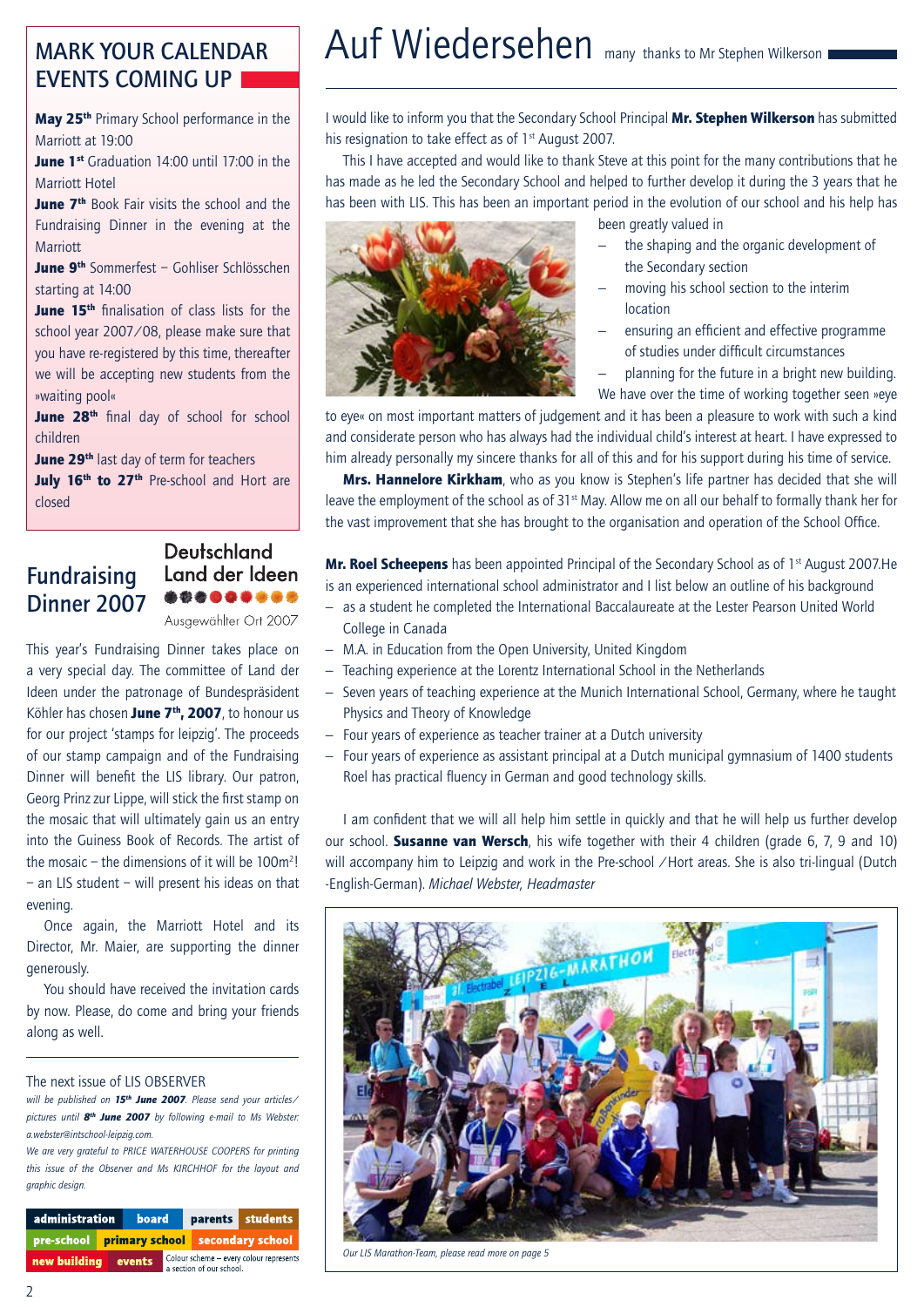# Global Campaign for Education

#### Actionweek and Human Chain in Leipzig on April 25th, 2007

On April, the 25th, at 15:00, all the students and teachers of the Leipzig International Secondary School formed a human chain around the magnificent fountain in front of the opera at the Augustusplatz.

At the same time as we gathered in Leipzig, actions and rallies took place all over the world: from Canada, the Netherlands, Greece over to Ethiopia , India, Taiwan, Malawi and Rwanda ( to name only a few) thousands of people gathered in the same spirit: to show their support for the millennium goal: education for all and to remind the decision makers of the G8 states to fulfil their promises to provide every child in the world with basic education.

Grade 11, the organisers of this event, had set up an information point with our student-designed posters and case studies of children from all over the world who are out of school for various reasons. The  $11<sup>th</sup>$  graders handed out flyers, informing the public about the background of the event.



*If all the children in the world unite, they are stronger than any government Nelson Mandela* 



In warm sunshine, 137 people joined up, cheerfully walking and jumping, clapping and scanting : e-d-u-c-a-t-i-o-n. In spite of the noise level and the wind which carried away the voices, the enthusiasm was great and the media coverage was surprisingly good with Leipziger Volkszeitung, Leipzig Fernsehen, Radio Blau and Radio Mephisto (university radio) being present.

We received excellent support by Howard Arman, the leader of the MDR choir, who delivered a short speech and pointed out our continuing involvement in the Global Campaign For Education. Lots of spectators watched our action from trams, tourist buses and park benches or joined in spontaneously.

Therefore, we think, we achieved our aim: to raise public awareness for the issue of global basic education for 80 million children and to build up pressure for the implementation of the goal. *Grade 11 and G.Selbach*



The Primary School of the LIS has also been active: they formed a human chain in the school yard and made beautiful, thought provoking paper chains which have been sent off to Berlin where they will be delivered to Frau Angela Merkel, in time for the G8 summit in Heiligendamm.





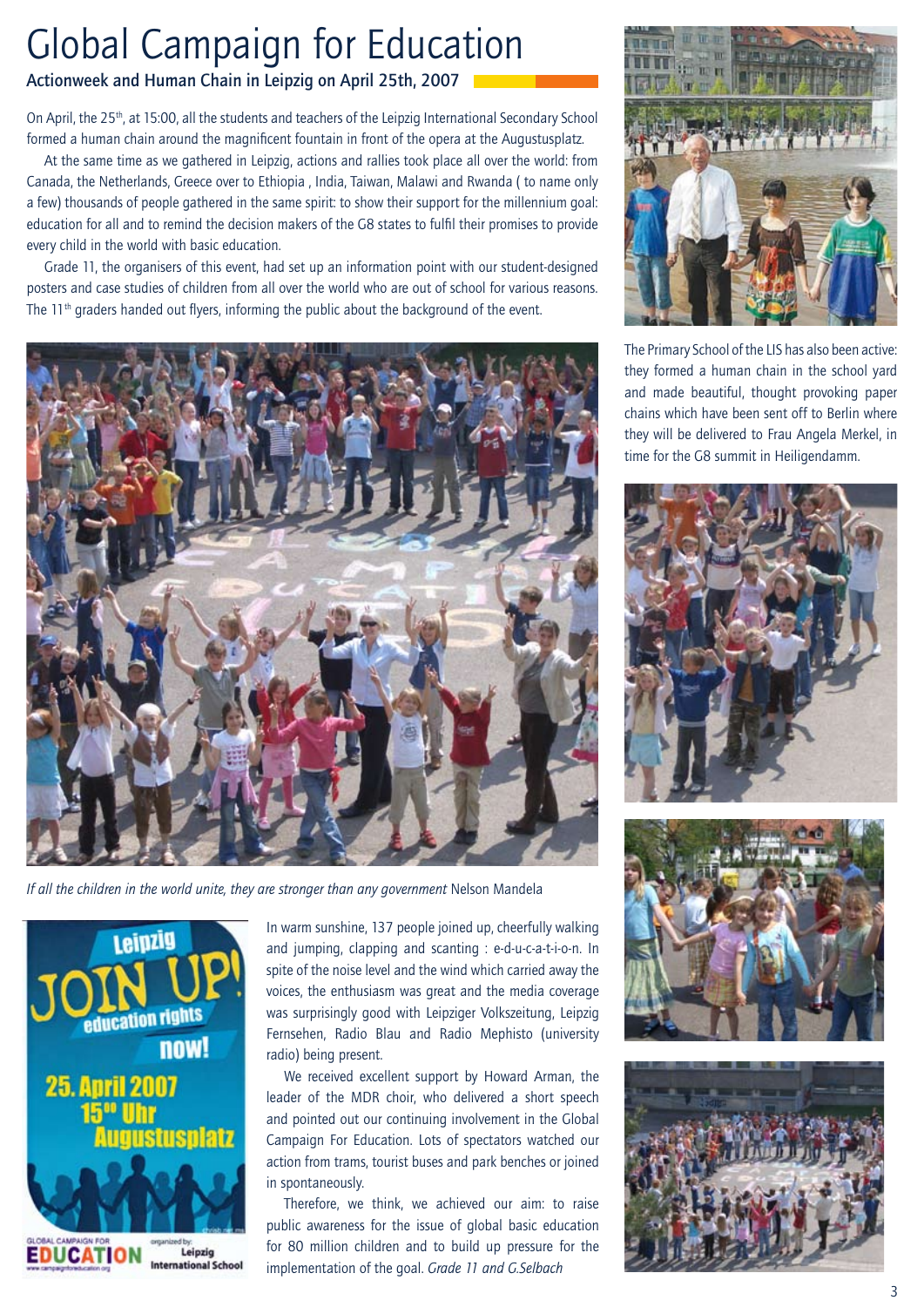#### Abiturienten from the Brockhaus Gymnasium visit LIS



LIS art students are still offering guided tours in English in the Bildermuseum. Last time they were there with their art teacher, Steve Lewis, they started talking to some German 12<sup>th</sup> graders and their teacher, Ms. Papke. It turned out that many of them attended the Fechner Gymnasium before it was closed down in 2005 – and became the LIS interim building in 2006.

On May 2, these  $12<sup>th</sup>$  graders paid us a visit – to see what had become of their old school, to observe classes and to generally chat to our students.

Thanks to Ms. Papke, they spoke English very well. When asked what they had noticed about our school, they remarked on the colourful and friendly pictures everywhere and the very pleasant relationship between teachers and students. As Dennis, one of their students, plans to become a teacher, we advised him to become a teacher in an international school.

#### **LIS SOMMERFEST 2007**

Thank you very much for your offered help and the money donations for the Sommerfest. Those of you who have offered help will be contacted in the next days to work out shifts (for you.) If you want to donate money you can leave an envelope with your name that is addressed to »LISPA Sommerfest« in the office with Nancy Bielz or Hannelore Kirkham (who will pass it on to us).

### **LIS SOMMERFEST 2007**

For the LIS Sommerferst on June 9th at the Gohliser Schlößchen WANTED *Electric cookers (Elektroplatten) Charcoal barbeque (Kugelgrill für Holzkohle) Photographers · Any help* **REWARD** Great fun Any relevant information should be passed

on to lispa@t-online.de or by phone 0341 4809970 or 0170 3116954

**LIS SOMMERFEST 2007** 

# CAS in Turkey 19th – 22nd of April 2007

With feelings of excitement mixed with slightly worried anticipation of the unknown Vanja Raskovic, Holly Christmann, Markus Angerer and Mats Hasche set off with me to Berlin Tegel on Thursday, the 19<sup>th</sup> of April, to catch the Turkish Airways flight to Istanbul Atatürk Airport. But from the moment we set our foot on Turkey's soil our hearts were uplifted. The evil eye bracelet with which we were welcomed at the airport, became a symbol not just of good luck but also a sign of the CAS Experience in Turkey and we are still wearing it at school! The organization and planning of the  $3<sup>rd</sup>$  international CAS Conference at the Koç School were breathtaking, the generosity and hospitality of the school and the host families were fantastic.

We had a tough schedule, getting up at 5:30 each day because you have to travel long distances in the 17 million city of Istanbul. The structure of the conference was as follows: *actions* in the three CAS areas such as  $\bullet$  creativity (glass magnet making)

- **activity** (scary trekking) and
- service (gardening, planting in a small village)

and presentations of 15 international schools from Sweden, Holland, Germany, Switzerland, Greece, Poland and Turkey with a wide range of interesting projects. With these presentations, the motto of the conference became alive: CONTRIBUTORS ARE THE STUDENTS



The topics of the CAS presentations ranged from setting up a home for maltreated women, caring for the elderly and recording their stories, providing water supply to a poor village in Turkey and MUN (Model United Nations) over to the most ambitious projects such as house building in Rumania and building of a school for 1500 (!) students in Mali. We were impressed by the quality and creativity of the presentations and did not want to miss a single one of them. Our four students did their best in the delivery of the power point presentation on the Global Campaign For Education which was well received and sparked some interest especially among the CAS Coordinators.

The host school, the Koç School in the south-east of the Asian part of Istanbul, a modern purpose built school complex with boarding houses, park and sport fields, was very welcoming and generous in its hospitality: coffee break with tempting Turkish cookies, lunch and dinners at the most attractive restaurants in Istanbul.

The host families were very open, considerate and generous and made the students feel welcome and well looked after. All the participants would love to come back and students are already asking if they have a chance to go to Istanbul, to the Koç School, next year. *Inshallah!* (Unfortunately, the number of CAS students is restricted to 4 per school). And our students reaction:

- Turkish people are extremely friendly, lovely and pretty nice people.
- Everything was interesting/perfect but we did not get enough sleep.
- CAS: ideas on different projects, improving team work and quality and how to make presentations interesting. A general boost in motivation for the IB subject of CAS.
- Lasting memory: a truly international inspiring conference, an awesome trekking part, the impressive big school, dinner with the host families, the lovely people we met, Istanbul, everything!

On the train, on our way back to Leipzig, two students started planning their Ghana project, creating a Ghana fund by a great dance and bazaar fundraising night!! What else can you ask for? Meshallah! *Gisela Selbach, CAS coordinator*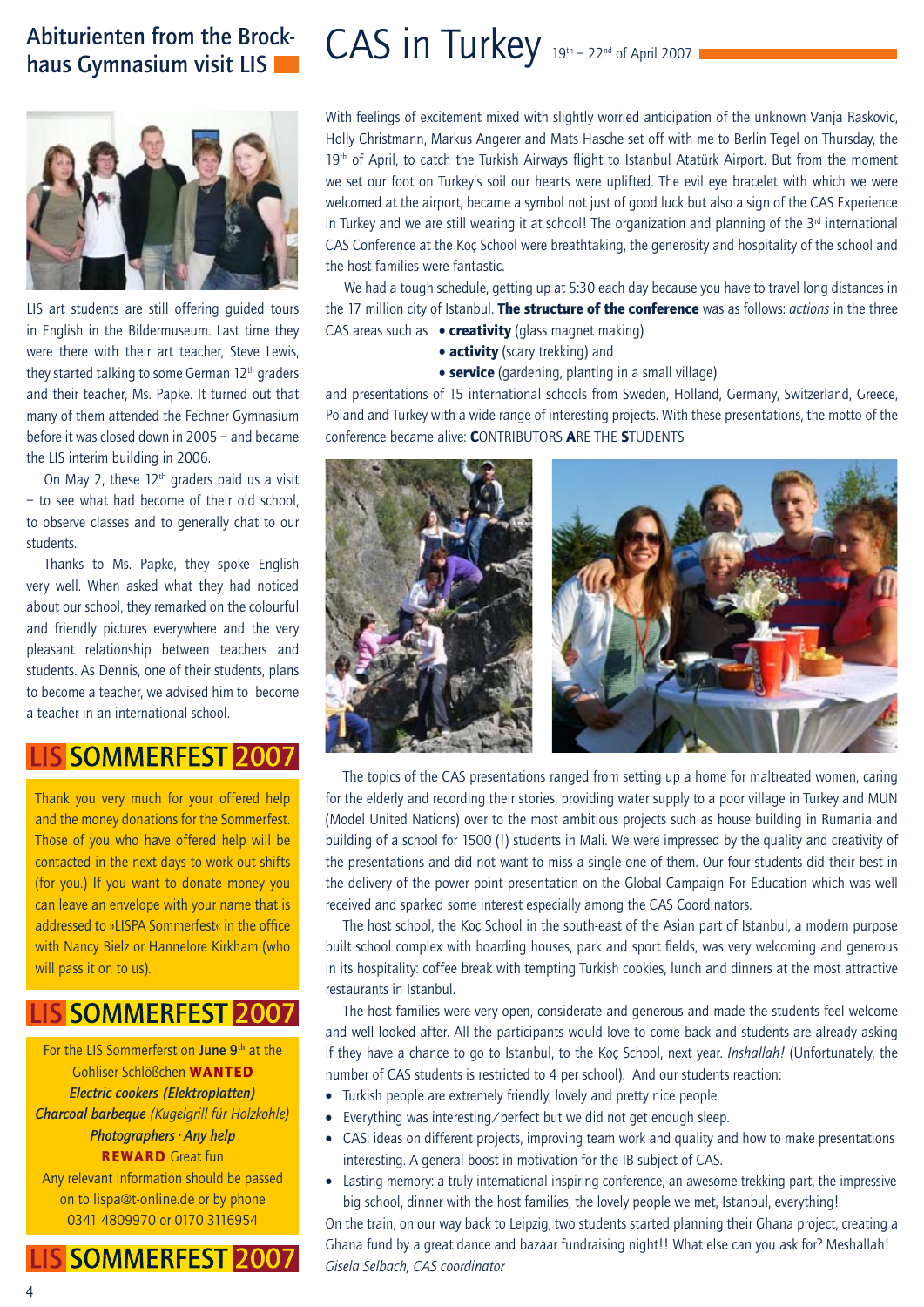## Visual Art by students

#### LIS at Leipzig Marathon

Art Department News



Congratulations go out to our four grade 12 visual art students. They managed to pull off an impressive art exhibition at our interim location. Their work was on display for two weeks in room 208 and it had a great response among the artists' peers and teachers. Many thanks go out to all of those who helped during all aspects of this show especially Mr. Collier for allowing the use of his room, Ms. Böhmer for making the replacement room schedule and Andreas Köhler for creating the most impressive vegetable dishes served at an art reception.



*Kareen Uhlemann*



*Jacob Schmidt*



*Alexandra Neidel* 

**Grade 11** IB Art students are now getting ready to have their work showcased. They have worked really well as a group and have produced many mature works of art. They are currently searching for alternative spaces because of the sheer volume of their year's work. Each of the six students could use 3 to 5 meters of hanging space. Any suggestions of accommodation for the Grade 11 End of Year Art Exhibition would be greatly appreciated.



**Christian Bär** gallantly steps forward to take on the challenge of designing LIS's Giant Stamp Mosaic. There is a world record to beat and Christian is just the guy to get LIS into the Guinness Book of World Records! He has come up with a design for the 100m2 mosaic. The plan is to cover one hundred  $1m^2$  panels with approximately 200,000 stamps. Needless to say he will need all of our help. Those interested in the project and helping it be successful should watch out for announcements about upcoming events and the Giant Mosaic Club, which will be organized by Mr. Lewis.

*Steve Lewis, LIS Art Teacher*

Congratulations to all LIS students for their excellent performance at the 2007 Leipzig Marathon School Relays! A total of 30 students from grades 2, 3, and 4 represented LIS very well and enjoyed very exciting races around the University of Leipzig track.

The following LIS students ran the 5km or 10km races the following day at the Leipzig Marathon: Amira al Meklef (5km), Amani al Meklef (5km), Antonia Seifert (5km), Gina Geffers (5km), Rami al Meklef (5km), Diana Gerstenberger (10km), Franziska Eulitz (10km), Sami al Meklef (10km), Elena Velten (10km), Clovis Parmentier (10km). Special mention goes to Sami al Meklef for winning his age-group in a time of 44:47 for 10km!



For more photos and detailed Marathon results go to www.lis-run-club.blogspot.com.

Many thanks to students, parents, and friends of LIS for contributing their race kilometres (2328 km), T-shirt sales, and baking to the Marathon Fundraiser »Street Children Vladivostok«. The 262,30 Euros raised will be donated to this year's project supporting street children in Eastern Russia.

Enjoy a physically active summer and see you in August when the LIS Run Club continues! *Mr Duplooy, Physical Teache*r